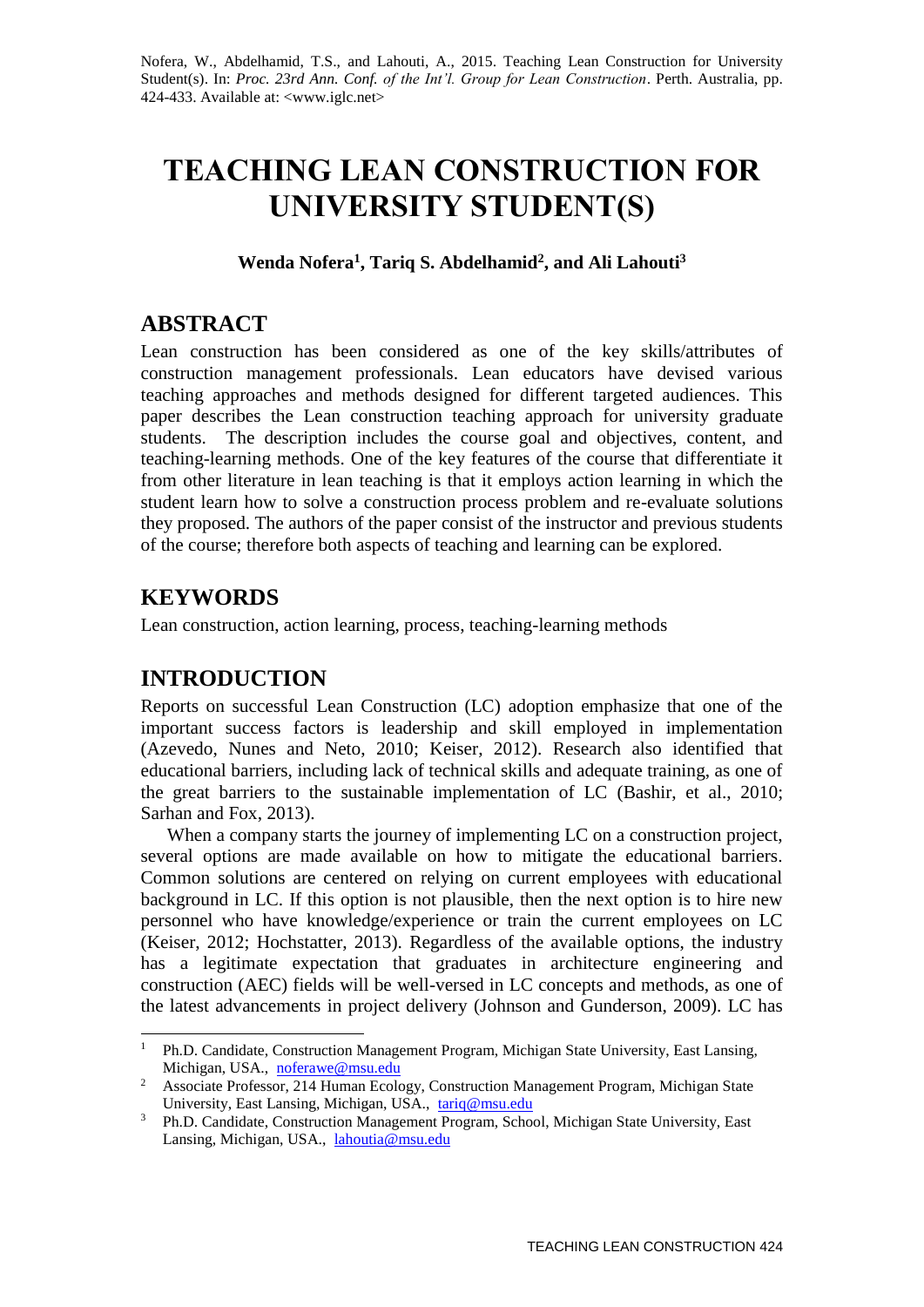been recognized as one of the key attributes/skills for graduates in construction management [\(Ahmed, et al., 2014\)](#page-8-0).

Reviewing the International Group for Lean Construction (IGLC) conference papers from 1993 to 2014 and Lean Construction Journal (LCJ) papers show limited publications on LC teaching in general, or university-based LC teaching in specific. From the existing literatures in LC teaching, educators have various approaches on how LC can be taught (Tsao, Alves and Mitropoulos, 2012). Hirota and Formoso (1998) found that in learning about LC, it is relatively straightforward for the students to understand and to apply some basic concepts like process, operation, conversion and flow activities and the general concept of waste; but it is not so easy for them to understand and comprehensively incorporate the LC principles and approaches. Therefore, exceptional learning process shared by academia and practitioners is one answer to face the challenges.

This paper describes the LC teaching approach at the School of Planning, Design and Construction (SPDC) at Michigan State University (MSU). The authors of the paper consist of the instructor and previous students of the course; so both aspects of teaching and learning can be explored. The description includes the course goal and objectives, content, and teaching-learning methods employed to demonstrate lean principles and application through different tools are elaborated. Course evaluation both from the instructor and previous students are also presented. While this paper's primary audience will be those who teach university students, it will also benefit the general diffusion of LC by sharing ideas on how to prepare future champions and practitioners of LC, as well as encourage other instructors to contribute their insights from years of teaching the subject matter.

### **COURSE DESCRIPTION**

The course has been offered under the title "Lean Construction Principles and Methods." As the title suggests, the course solely addresses LC (Johnson and Gunderson, 2009). It is offered as a 3-credits elective graduate program course in Construction Management at the School of Planning, Design and Construction (SPDC). Since its introduction in the spring of 2002, the course has been offered every spring semester.

The course objective is to provide an understanding of LC principles and methods through reading, lectures, and discussion periods. Topics covered in the course include: Lean Production; Lean Construction principles and applications including lean design, lean assembly, lean supply, production control, lean work structuring, design of construction operations, and integrated project delivery. The course components have been evolving over the 13 years of being offered. Main reasons for this evolution are to incorporate feedbacks from the students and also to include the latest advancements in the LC community.

Most students taking the class are graduate students in Construction Management. However, there were small percentages from other majors, such as Civil Engineering, Urban Planning, Interior Design, Landscape Architecture, Business, Supply Chain, and Facility Management. Students are expected to have pre-requisite knowledge in some aspects of project management such as scheduling, estimating as well as in statistics and probabilities and also have proficiency with modern computer applications.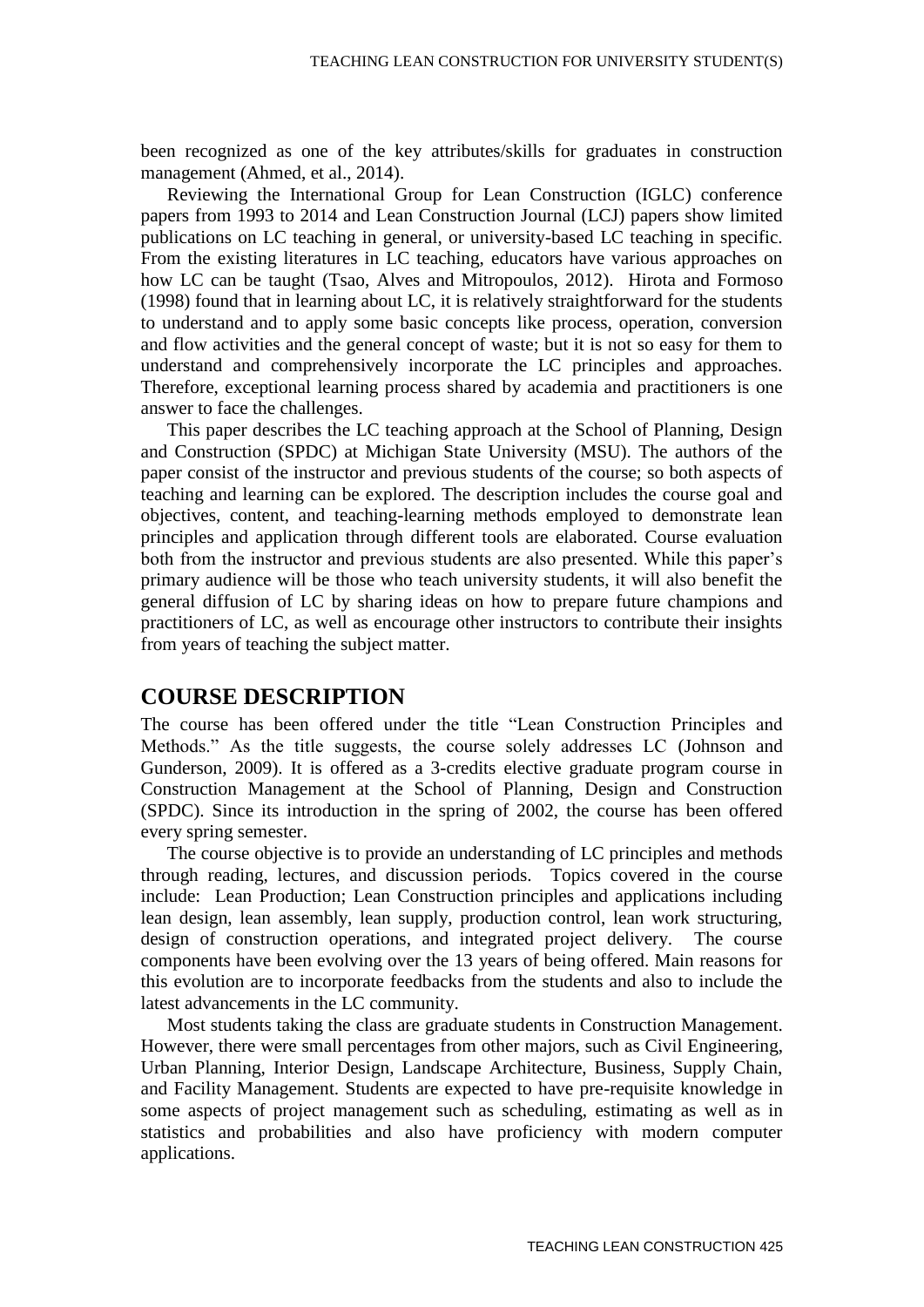### **LEARNING OUTCOMES**

The broad course outcome is focused on providing an understanding of LC principles and methods. By the end of the course, students are expected to have ability to:

- 1) Summarize the history and evolution of production paradigms
- 2) Explain and distinguish the principles of LC
- 3) Discuss and critique Relational Contracting methods such as Integrated Project Delivery and Integrated Lean Project Delivery
- 4) Use and compare lean-based productivity improvement techniques to study and improve construction operations through (a) Linear Scheduling, (b) Work Sampling and Value Stream Mapping in Construction, (c) Discrete-event computer modeling and simulation
- 5) Apply the Last Planner® System for production planning and control

#### **COURSE CONTENTS AND TEACHING STRATEGIES**

The course modules were designed to work together in increasing students' understanding as the semester progressed from lean theory to practical methods and applications of lean in the AEC industry. It begins with a general overview to characteristics of the construction industry focusing on the relationships among the participants and its influence on the effectiveness of construction project delivery. The instructor assigns the first chapter of Forbes and Ahmed (2011) as the required reading material to start the discussion and uses the Delta Design (Bucciarelli, 1999) simulation in the first class meeting.

This topic is followed by the concept of Lean Production principles and Lean Construction (LC) principles. It also covers characterization of project-based production systems and the AEC industry, and how these systems differ from other commonly found production systems (e.g., batch systems, linear production, and job shops), discussion of how production management systems evolved (from Taylor and Ford to Toyota) and how waste was perceived in different points in time. For this topical content, the next 3 chapters of Forbes and Ahmed (2011) are used as the background readings. At this stage also, students play the Light Simulation (a variant of the air plan game), LEAPCON Game (Sacks, Esquenazi and Goldin, 2007), Make a Card Game and Parade of Trades (Lean Construction Institute). Combined, the readings and simulations help students develop understanding of how the production system parameters are inter-related (e.g., batch size, cycle/lead time first pass yield, buffers) and how the production system in construction has evolved under LC concepts.

The course then moves forward on presenting how the LC concepts can be implemented in different areas of construction phases. Last Planner® System®, lean work structuring and construction crew designed introduced. The instructor used Chapter 5 and 6 of Forbes and Ahmed (2011) and Nerwal and Abdelhamid (2012) as reading materials. Depending on the available time, the DPR Game, the Villego Last Planner®System Simulation, or a simulated LPS® setting is conducted in the classroom. The instructor also presents case studies on lean work structuring and lean crew design. As transition to the next topic, which is integrated lean delivery (ILD), essentially the use of LC and a multi-party agreement contract, students play the "silent squares" simulation and read Schmaltz (2003) reflection on project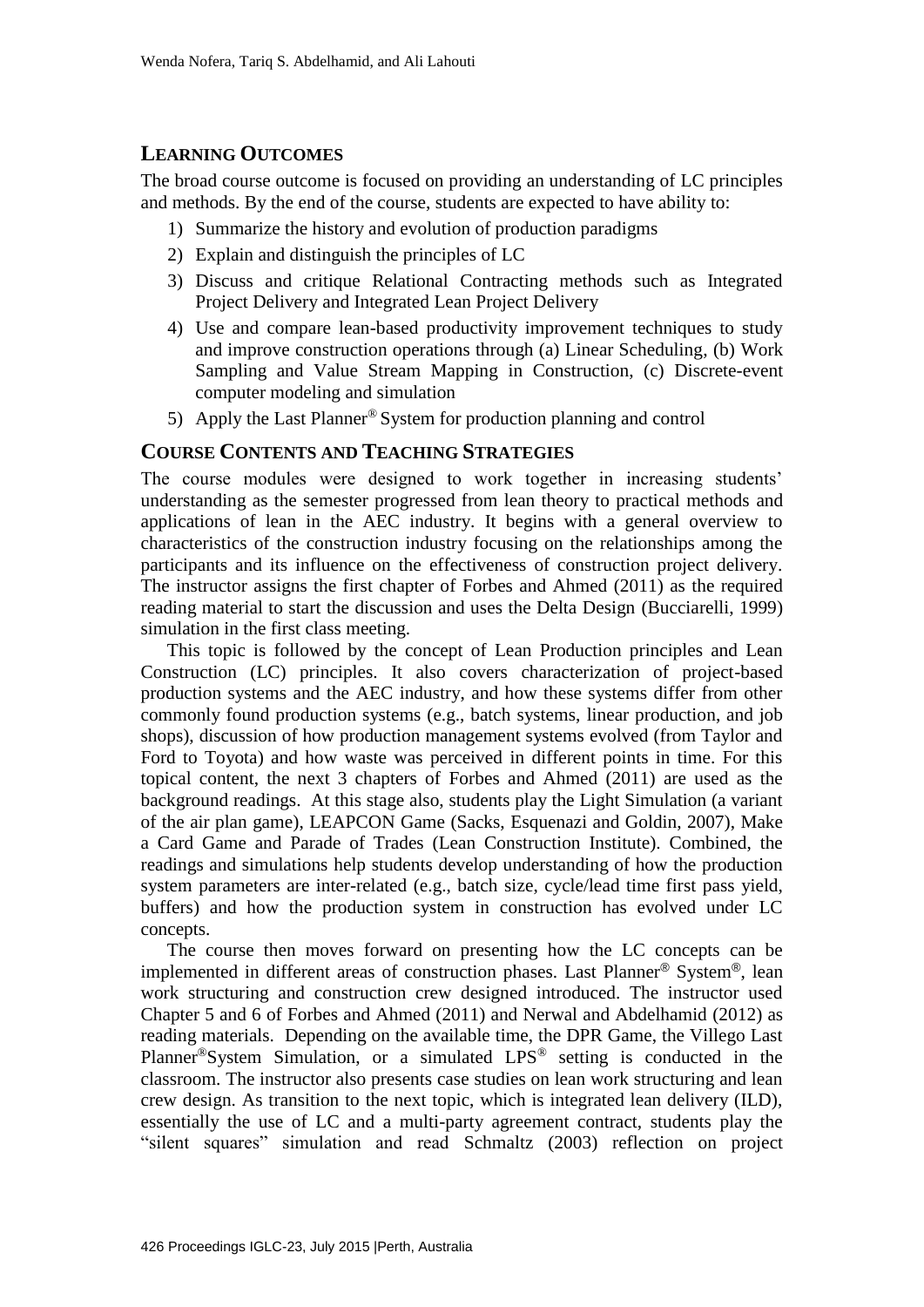management against the blind men and the elephant parable. The simulation helps students understand the concept of trust boundaries, collaboration and illustrates some of the issues associated with thinking of projects as collective enterprises. The instructor then presents a Lean/IPD project from the MSU campus. Some tools used in the project such as Choosing by Advantages (CBA) (Parrish and Tommelein, 2009)and Target Value Design (TVD) (Ballard, 2012) are also presented. During these classes, students also play some team work simulations such as the Marshmallow Challenge and Win as Much as You Can. A late addition has been Dr. Zofia Rybkowski adapted TVD simulation.

The last part of the course consists of two main topics; linear scheduling and discrete event computer simulation, and how it can be used to enable LC ideals. Discussion focused on how computer simulation can be used to understanding production problems, conduct production system design by analyzing and changing system level performance metrics as opposed to local utilization factors. EZSTROBE (Martínez, 1998) is studied in detail and used as the platform for simulation.

To help students build these abilities throughout the semester, the instructor uses different type of teaching strategies besides class lectures. Most of the strategies listed in Tsao, Alves and Mitropoulos (2012), especially reading assignments and facilitated discussion, simulations, case studies, and team projects (Tsao, Alves and Mitropoulos, 2012). The class takes place once a week for three hours and 50 minutes, and each class session combined the teaching strategies accordingly. The following sections describe the different teaching strategies that were employed in this course:

#### **Readings and Reflections**

To facilitate meaningful interaction and learning, the students were assigned weekly reading assignments and required to submit two questions per book chapter and/or paper from the readings. Specific instructions were assigned to the reading assignments. Students are suggested to read the readings twice; the first time, students should get a sense of the issues and note the writers approach to them, and in the second reading , students should highlight key ideas/claims the author makes, how each is supported, relevance of ideas to construction and finally implications and potential actions.. This task will facilitate students learning in critical thinking building and writing skills. Students are required to submit their reflections a day before the scheduled class meeting. This arrangement will give the instructor opportunity to assess their understanding and prepare materials that need to be focused/emphasized in the next day class.

#### **Facilitated Class Discussion**

Students' critical thoughts and questions based on the readings are discussed at the beginning of each class. The discussion gave students the opportunity to express their thoughts and ideas, listen to others, and learn collectively. It was expected that this activity will increase their understanding on the reading material. The instructor facilitates the discussion and provides insight and direction as necessary. In some cases, the instructor may find a pattern in the questions reflecting a misperception or a misunderstanding of a particular concept. This can be addressed in the class time by a focused discussion on the topic through a more instructor-led process. For example, it is frequently a theme that students will consider that Lean Construction is a 'spinoff' from Toyota's lean methods. The instructor may find it worthwhile to address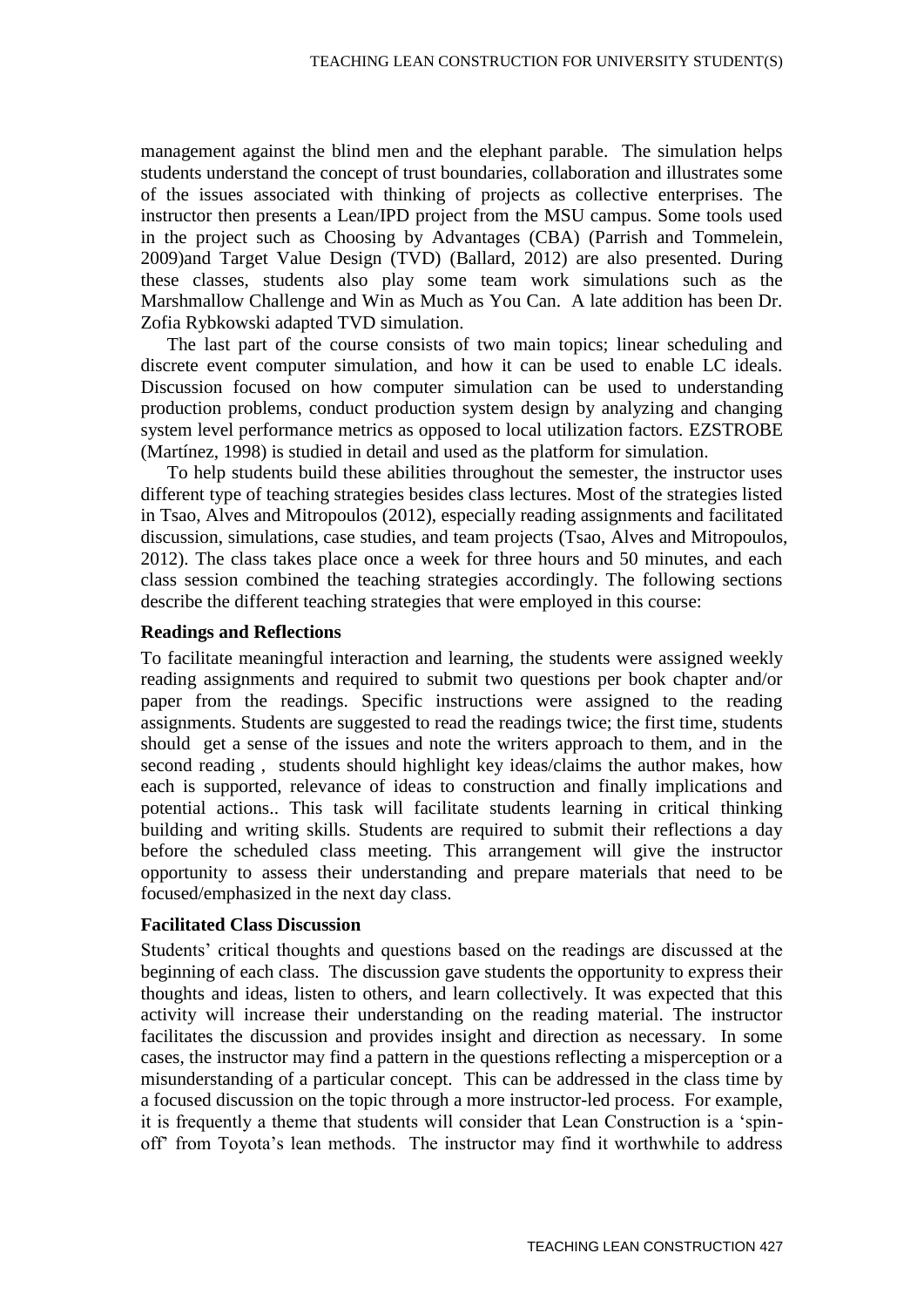this in the class and point out the shared pedigree and also the distinct unique aspects that separate LC from Lean Production.

| Topic                                                               | <b>Reading Assignments</b>                                     |
|---------------------------------------------------------------------|----------------------------------------------------------------|
| Overview of Construction Industry                                   | Chapter 1, 2 of Forbes and Ahmed (2011)                        |
| Lean production and LC principles                                   | Chapter 3, 4 of Forbes and Ahmed (2011)                        |
| Lean Tools and Technique/LC application                             | Chapter 5, 6 of Forbes and Ahmed (2011)                        |
| Lean Integrated Project Delivery                                    | Schmaltz (2003), Forbes and Ahmed (2011)                       |
| <b>Computer Simulations/Operation Simulations</b>                   | Paulson Jr (1994)                                              |
| Linear Scheduling                                                   | Harris and Ioannou (1998)                                      |
| On-site productivity data gathering and<br>productivity improvement | Chapter 7 and 8 of Oglesby, Parker and<br><b>Howell (1988)</b> |

*Table 1. Reading Assignments Used to Teach Specific Topic in LC\**

\*other paper assignments are given as appropriate

#### **Simulations**

Educational simulation has been discussed in the literature as one of tools in teaching LC (Hirota and Formoso, 1998; Izquierdo, Cerf and Gómez, 2011; Tsao, Alves and Mitropoulos, 2012). As discussed in the previous section, the course used many simulations to teach different aspects of LC. Table 2 shows the simulations and related LC concepts being taught.

| <b>Lean Concept</b>                                                                                                                   | <b>Simulation Exercise / Teaching Tool</b>              |
|---------------------------------------------------------------------------------------------------------------------------------------|---------------------------------------------------------|
| Design collaboration skills; Cross-functional<br>teams; Product and Process Design; Set-<br>based Design; TVD; Relational Contracting | Delta Design                                            |
| <b>Variation in Production</b>                                                                                                        | Parade of Trades: Dice Game                             |
| Impacts of batch size on project<br>performance and Collaborations; Pull vs.<br>traditional Push and Batch                            | LEAPCON Game; Light Fixture; Make a<br>Card game        |
| <b>Last Planner® System</b>                                                                                                           | Villego; Last Planner® System Simulation                |
| <b>Pull Planning</b>                                                                                                                  | DPR Pull Planning Simulation                            |
| <b>Trust Boundaries and Collaboration</b>                                                                                             | <b>Silent Squares</b>                                   |
| <b>Trust and Collaboration</b>                                                                                                        | Win as Much as You Can                                  |
| <b>Collaboration, Innovation, and Creativity</b>                                                                                      | The Marshmallow Challenge, Ball Game,<br>Task Switching |
| TVD                                                                                                                                   | <b>Adapted Marshmallow Challenge</b>                    |

*Table 2. Simulation Exercises used to Teach Specific Lean Concepts*

### **Term Projects**

The term project involves work sampling based on the work of Oglesby, Parker and Howell (1988). The project involves gathering data for on-site productivity and developing lean-based productivity improvement suggestions. Students observe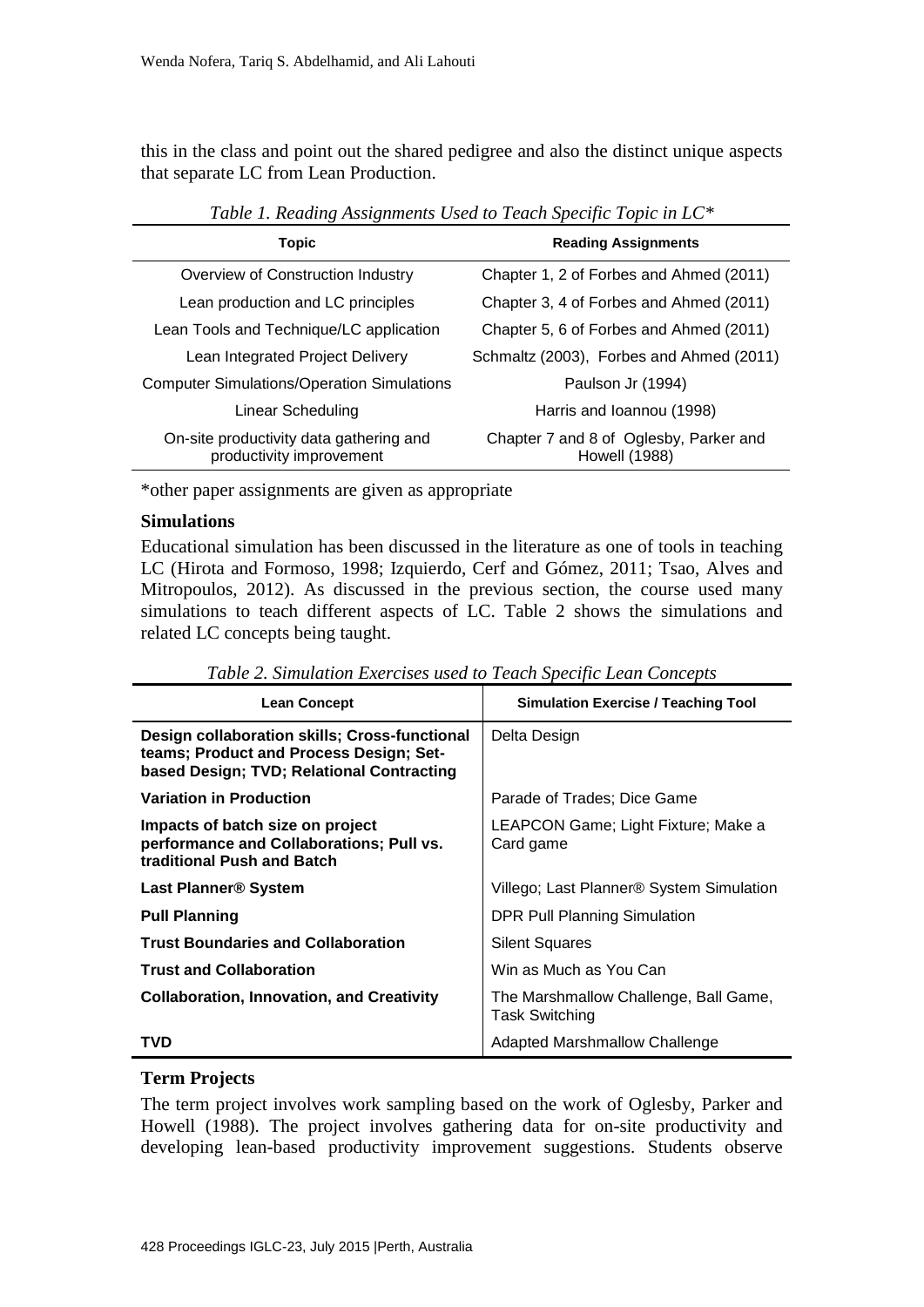construction operations to identify value added work from non-value added work, basically looking for examples of wastes (Muda) within an actual construction project operation. Students are divided into several groups. Each team consists of 3-4 students and will collect and analyse work data from a construction site, which they are responsible to find and get access to.

The term project is presented in A3 form. The form includes general information about the project such as name and location of project, general contractor, owner, architect, start and finish dates, scope of project including number of people employed by general contractor, number of subs, number of people employed by subs, dollar value of job, major problems and unusual aspects of job, safety information, union or non- union, etc. The A3 form then outlines findings and suggested improvements. Students are also required to discuss how easy it would be to implement the suggested improvements and discuss how the improvements relate to concepts of LC.

#### **STUDENTS' EVALUATION ON THE COURSE**

This section presents course evaluations based on the students' perception. The data was compiled from the Student Instructional Rating System (SIRS) (Michigan State University, 2011) which is independently administered and managed by Michigan State University and an anonymous survey managed by the first author of the paper. The SIRS collects feedback from students in all courses to provide faculty and teaching units with feedback on their instructional. SIRS forms are provided to students at the end of the semester either in paper format or as is currently through an online format. For each question in the survey, students are asked to evaluate the course based on categories of Superior (S), Above Average (AA), Average (A), Below Average (BA), or Inferior (I). The survey targeted graduates who took the course and presently are professionals who work within the AEC industry. Besides seeking information related to the course content and the teaching method, the survey also sought information about how the knowledge gained from the course is being used and how it contributed to their career. There are 93 respondents to the SIRS and 17 respondents to the survey.

#### **General Evaluation**

All respondents of the SIRS and the survey found the course interesting, enjoyable, and intellectually challenging at the same time.

As mentioned earlier, the course is an elective course. However, the respondents consider that it would be beneficial for all construction management students to have opportunity to take this course and it should be included as a compulsory course for master student in Construction Management major. Figure 1 shows the general student evaluation on different aspects of the course, including:

- a) **Student interest**: constructed from evaluation of students' interest in learning the course material, the general attentiveness in class, and the intellectual challenging remark of the course.
- b) **Instructor involvement**: constructed from evaluation of the instructors enthusiasm when presenting course material, interest in teaching, use of personal experience to help get points across in class and concern with whether the students learned the material.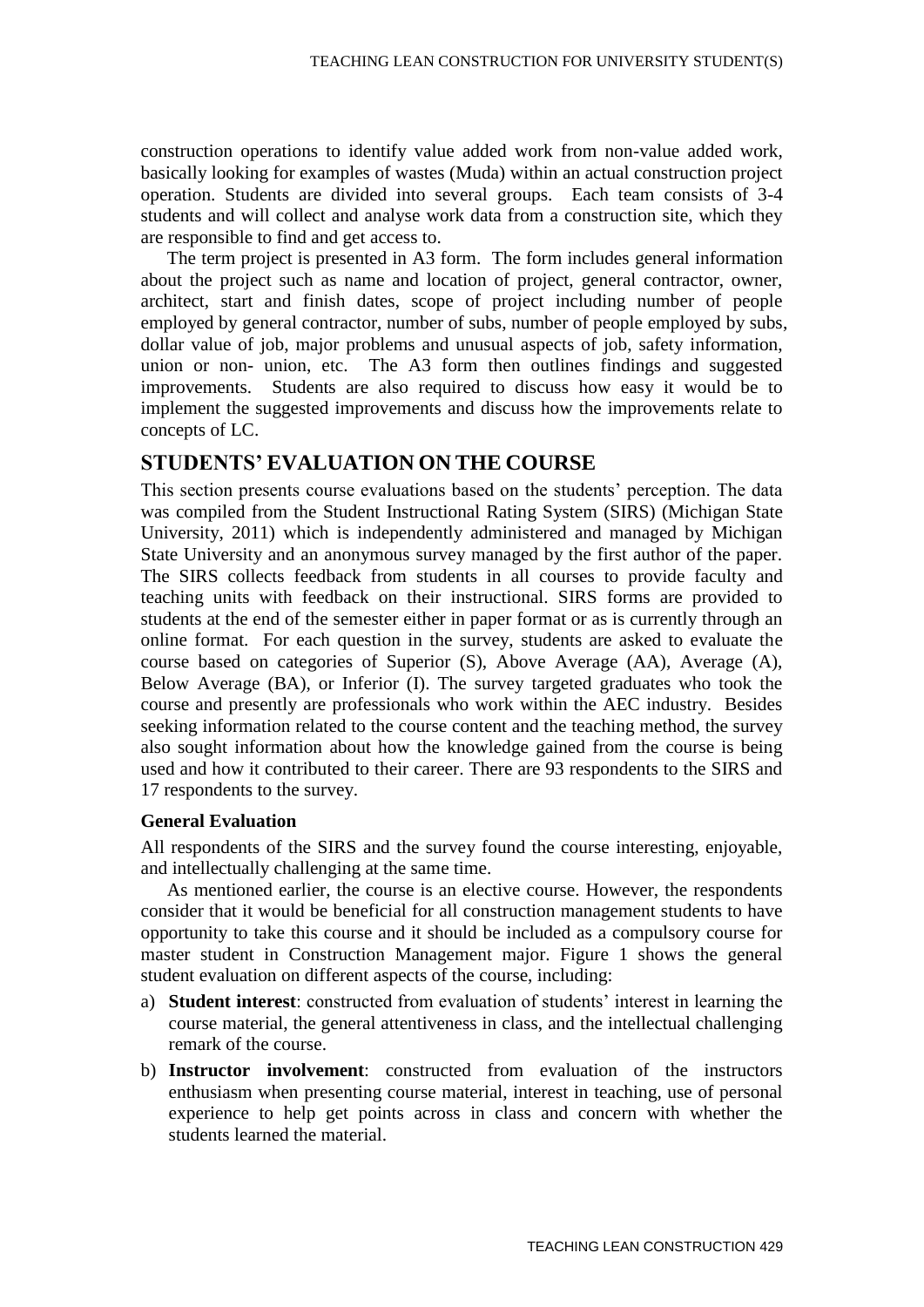- c) **Student-Instructor interaction:** which is constructed from evaluation of the instructor's encouragement to students to express opinions, the instructor's receptiveness to new ideas and others' viewpoints, the student's opportunity to ask questions, the instructor's stimulation of class discussion.
- d) **Course organization**: constructed from evaluation of the instructor's ability to relate the course concepts in a systematic manner, the ease of taking notes on the instructor's presentation, the course organization, the adequacy of the outlined direction of the course.
- e) **Course demands**: constructed from evaluation of the appropriateness of the amount of material the instructor attempted to cover, the pace at which the instructor attempted to cover the material, the contribution of homework assignments to your understanding of the course materials relative to the amount of time required, the appropriateness of the difficulty of assigned reading topics.



#### **Course Contents**

With the exception of some respondents who have been working the in construction industry, most of the respondents did not have prior knowledge of LC before attending the course. Therefore they value the course as an eye opener to a structured and systematic process of identifying and eliminating wastes in construction processes. The following is a quote from one of the responses:

*"… The course improved my knowledge of understanding of not only LC but about the construction process in general. The course made me think deeply about how work is performed on construction projects and how it could be improved".*

*"The design of construction operations is something that is rarely mentioned elsewhere (in my experience) in civil engineering or construction management programs…"*

Many respondents also valued the comprehensiveness of the course material especially related to balance between practical and theoretical content.

*"I felt that I had a true 360 degree of the topic of (LC) after the course. The comprehensiveness of the course included discussing and analyzing LC's detractors."*

However, some respondents found that the course is too intensive for a semester (Figure 1: course demands). The course content seems to be overwhelming for some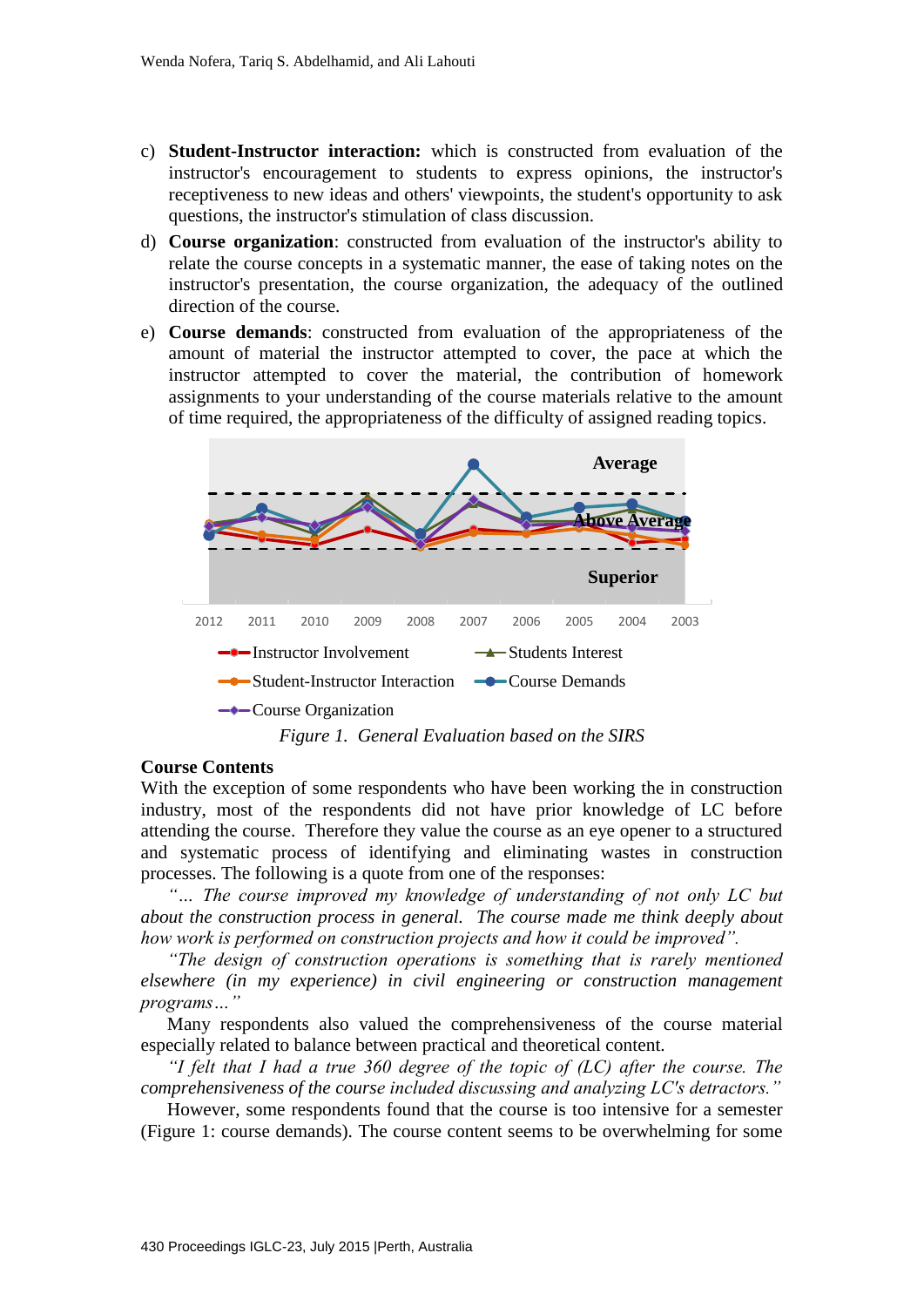students. Contradictory, some suggested adding material on financial benefits of implementing LC.

*"I wish we spent more time on the effect of LC on project financials. This would include understanding how to quantify the benefits to those "non-believers". In my career I have learned that unless you can show the fiscal benefit of an effort, it seldom will get approved / acknowledged".* 

#### **Teaching and Learning Methods**

In general, respondents are satisfied with the teaching and learning approach. Table 3 shows highlights of "plus" and "delta" mentioned in by the respondents.

|                                                                                                                                                                      | $\Lambda$                                                                                                                    |
|----------------------------------------------------------------------------------------------------------------------------------------------------------------------|------------------------------------------------------------------------------------------------------------------------------|
| Very well organized curriculum/syllabus and well-<br>developed course hand-outs                                                                                      | Instead of a one-4 hour meeting, the class<br>should be divided into two days in a week                                      |
| The course was well laid out with very clear<br>expectations and requirements                                                                                        | to allow the students to absorb the<br>material before moving on                                                             |
| Varied teaching and learning methods                                                                                                                                 | Essential tools such as 5S, fish bone,                                                                                       |
| Group project was helpful in understanding and<br>applying concepts                                                                                                  | value stream mapping were touched on.<br>A deeper study into some of these tools<br>would be helpful.                        |
| Excellent<br>simulation/activities<br>to<br>demonstrate<br>concepts and reinforcing the principles. It also kept<br>students' interest high during the class meeting | Having more field trips and have more<br>industry professionals talk about live<br>cases to increase interaction with actual |
| Readings do a good job for exposing students to<br>topic, concepts and academic/industry discourse                                                                   | contractors, consultants and owners<br>practicing the lean way on live projects.                                             |
| Class Discussions help understanding the concept<br>better and supported a very healthy exchange of<br>ideas                                                         | Perhaps it would be better to offer this<br>course in 2 consecutive semesters, given<br>the subject breadth and coverage     |
| The instructors valued the students as "learning<br>partners", which enables learning.                                                                               |                                                                                                                              |
| Lots of examples that helped understand<br>the<br>principles                                                                                                         |                                                                                                                              |

*Table 3. Plus and Delta of Teaching and Learning Methods*

#### **Use of the Knowledge in the Professional Works**

All of the graduates who responded to the survey have been using the knowledge they gained during the class in their professional works at different level of application.

*"… It is one way we differentiate ourselves in the market".*

Many comments also highlighted that listing LC class as one of courses they have taken, made them stand out in their professional career.

*"Taking this course definitely provided me an edge & push in the professional world. Apart from applying lean principles and practices on my projects, it gave me skills and knowledge to be part of efforts facilitating and leading lean education & training outreach within my organization as well as other construction industry organizations".*

## **CONCLUSIONS**

The course content and teaching strategies have been evolving over the 13 years of teaching it. New content is added each year to include new development in the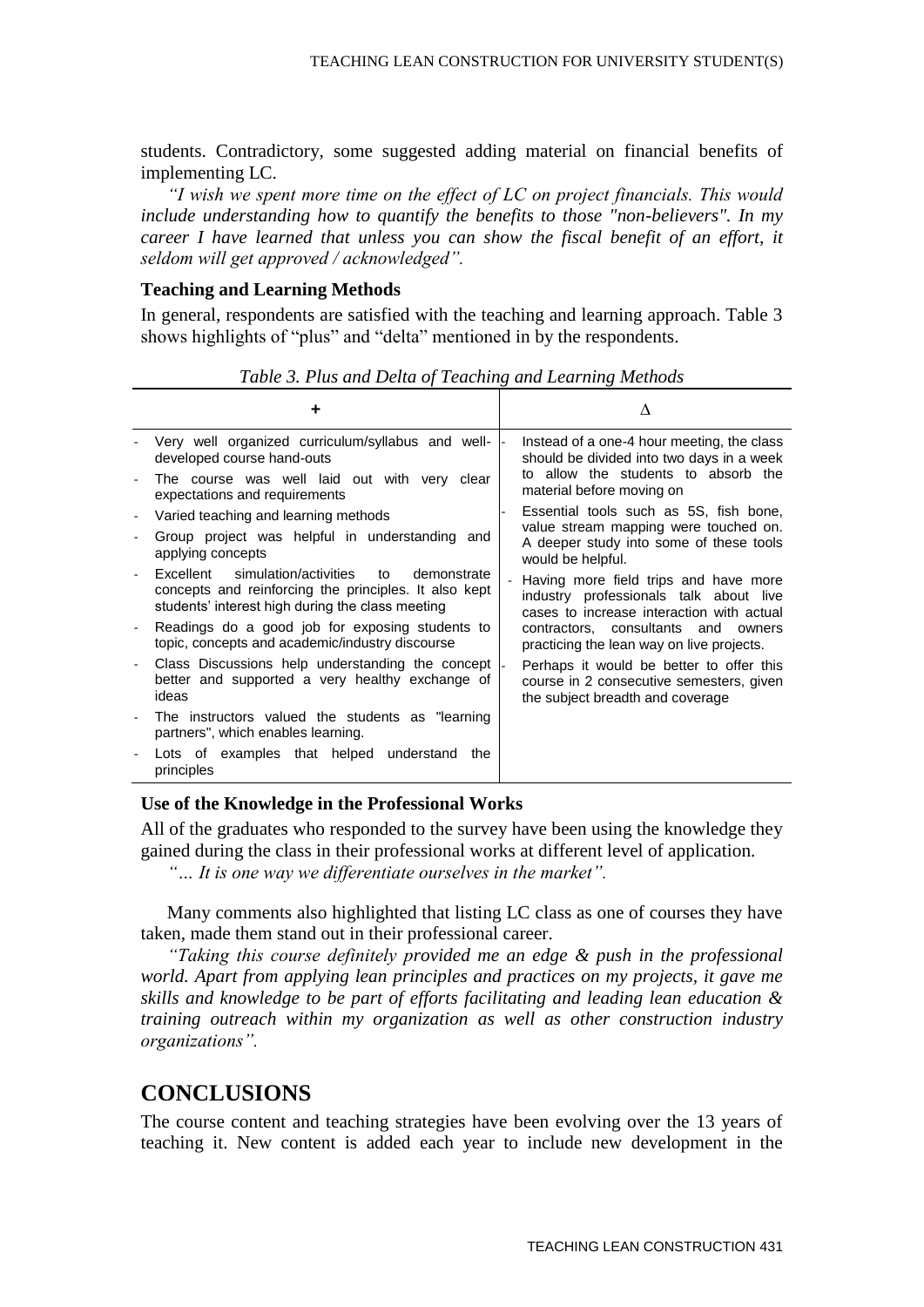industry in general and in LC in particular. Improved teaching strategies have been used based on students' feedback and course evaluation.

The followings are some highlights of the course evaluation:

- Introduction to construction industry's characteristics and how it relates to productivity managements at the earlier class meeting plays an important role in providing background knowledge, especially for students outside of AEC industry.
- Variations in the teaching strategies are highly appreciated. There are two main reasons for this remark; 1) the class meeting was three hours and fifty minutes long, varied activities maintain student's attention makes the class alive and interesting, 2) Each topic in the course requires a particular teaching strategy, for example, the Parade of Trades simulation explains variation of production better that any lecture presentation can do.
- Readings and reflections assignment conducted before the class gives students the opportunity to learn before the class, help their critical thinking and at the same time give the instructor the opportunity to focus on the material that the students have challenges to understand.
- Presenting a case study in lean integrated project delivery provides a comprehensive example of LC implementation. Many students claimed that the presentation has provided them with knowledge on IPD better than reading several articles on different aspects of IPD.
- The term project give benefits in providing opportunity for students to have hands-on exposure to construction operations and to exercise critical thought about productivity improvement using systems thinking.
- Informal correspondences with some of CM program graduates confirmed that knowledge they learned during the LC class has significantly contributed to their career success.

# **REFERENCES**

- <span id="page-8-0"></span>Ahmed, S. M., Yaris, C., Farooqui, R. U. and Saqib, M., 2014. Key Attributes and Skills for Curriculum Improvement for Undergraduate Construction Management Programs. *International Journal of Construction Education and Research,* 10, pp. 240-254.
- Azevedo, M. J., Nunes, F. R. M. and Neto, J. d. P. B., 2010. Analysis of Strategic Aspects in Lean Construction Implementation. In: *Proceedings for the 18th Annual Conference of the International Group for Lean Construction*. Haifa, Israel, 14-16 Jul 2010.
- Ballard, G., 2012. Target value design. In: *Proceedings of the 12th International Design Conference*. Dubrovnik, Croatia, 21-24 May 2012.
- Bashir, A. M., Suresh, S., Proverbs, D. G. and Gameson, R., 2010. Barriers towards the Sustainable Implementation of Lean Construction in the United Kingdom Construction Organisations. ARCOM Doctoral Workshop. University of Wolverhampton.
- Bucciarelli, L., 1999. Delta design: Seeing/seeing as. In: *Proceedings of 4th Design Thinking Research Symposium on Design Representation*, Massachusetts Institute of Technology, Cambridge, MA.